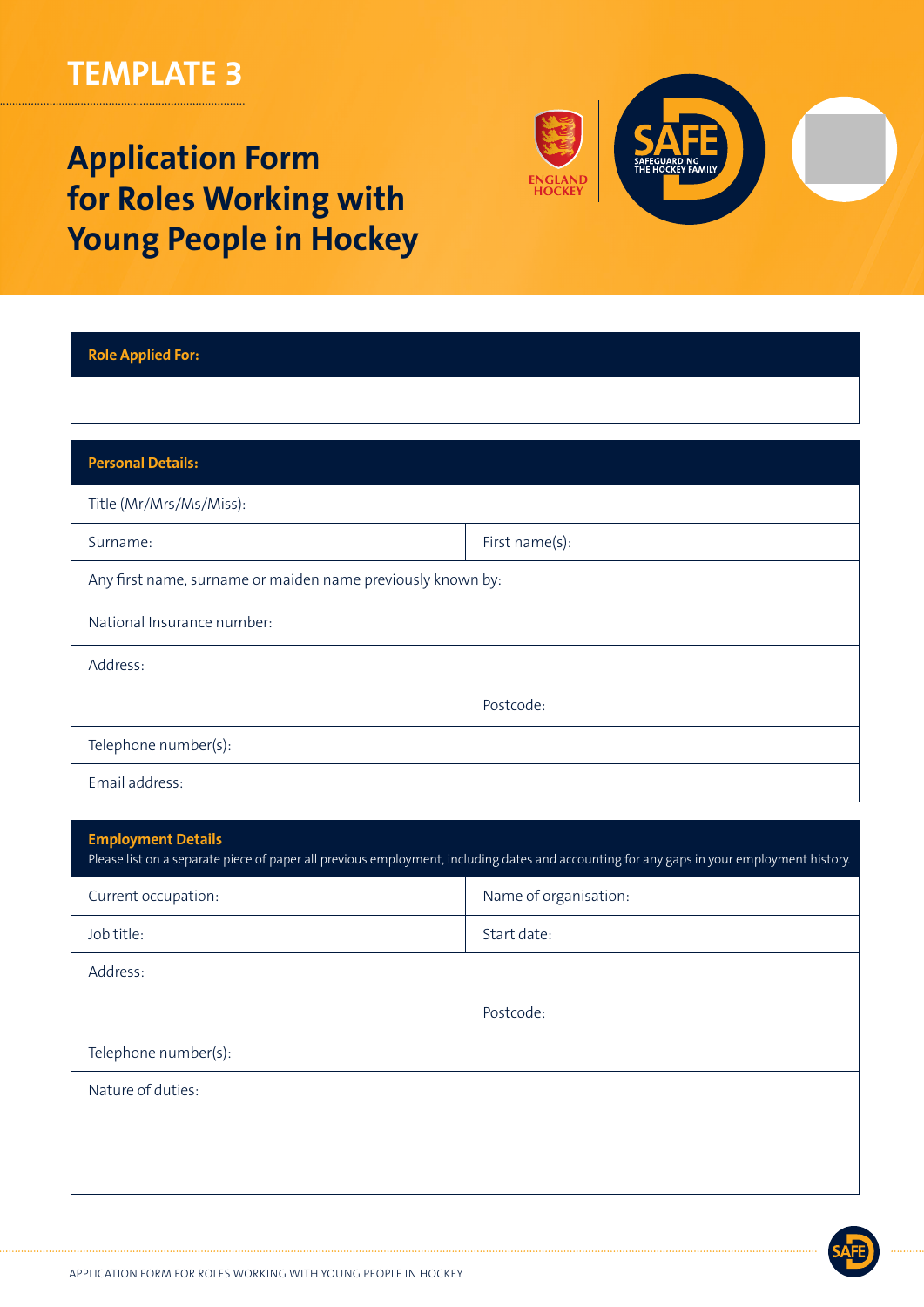| <b>Previous Volunteer Experience</b>                                                          |              |
|-----------------------------------------------------------------------------------------------|--------------|
| Name of organisation:                                                                         |              |
| Start date:                                                                                   | Finish date: |
| Relevant experience:                                                                          |              |
|                                                                                               |              |
|                                                                                               |              |
| If you have any other relevant voluntary experience, please use an additional sheet of paper. |              |

| <b>Qualifications</b>                                                        |                |                 |
|------------------------------------------------------------------------------|----------------|-----------------|
| School/College:                                                              | Date attended: | Qualifications: |
|                                                                              |                |                 |
|                                                                              |                |                 |
|                                                                              |                |                 |
| Sporting qualifications or training courses attended (please include dates): |                |                 |

## **Other Information**

Reason for applying. Please indicate any skills / experience that is relevant to the role, not identified above (please continue on a separate piece of paper if required):